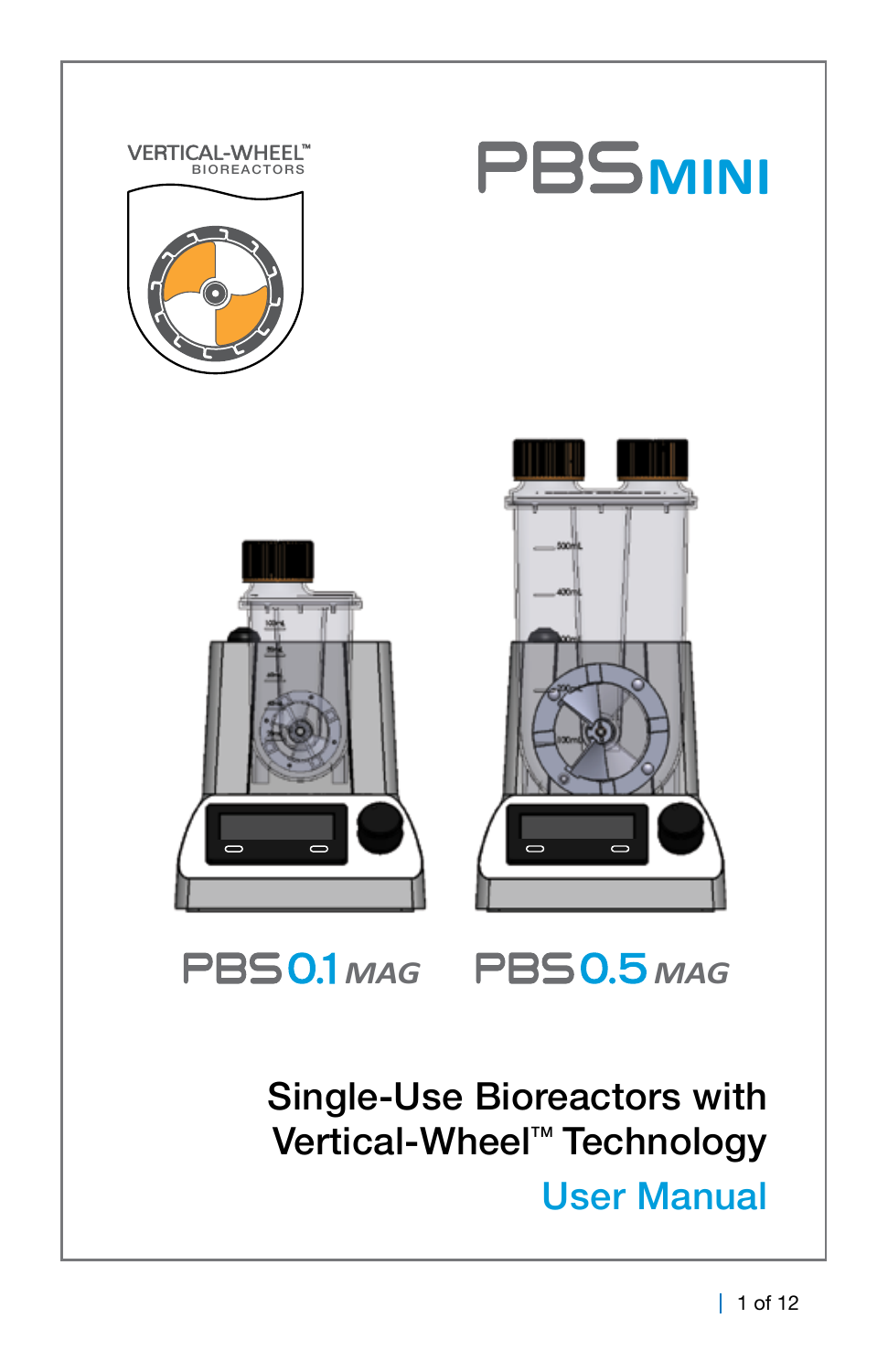#### **Supplier's Declaration of Conformity**

47 CFR § 2.1077 Compliance Information

**IDENTIFICATION OF PRODUCT:** 

**RESPONSIBLE PARTY:** 

PRS-MINI



This device complies with Part 15 of the FCC Rules. Operation is subject to the following two conditions: (1) this device may not cause harmful interference, and

(2) this device must accept any interference received, including interference that may cause undesired operation.

Note: This equipment has been tested and found to comply with the limits for a Class A digital device. pursuant to part 15 of the FCC Rules. These limits are designed to provide reasonable protection against harmful interference when the equipment is operated in a commercial environment. This equipment generates, uses, and can radiate radio frequency energy and, if not installed and used in accordance with the instruction manual, may cause harmful interference to radio communications. Operation of this equipment in a residential area is likely to cause harmful interference in which case the user will be required to correct the interference at the user's own expense.

This device complies with / Cet appareil est conforme à la norme Canada ICES-003 (A) / **NMB-003 (A)** 

#### PBS Biotech Inc.

© 2021 PBS Biotech, Inc. All rights reserved. All text, images, graphics and other materials in this manual are subject to the copyright and other intellectual property rights of PBS Biotech Inc. Under the copyright laws, this manual may not be copied, in whole or in part, without written consent of PBS Biotech, Inc. The marks appearing in this manual including, but not limited to: (i) PBS Biotech and the PBS Biotech logo; (ii) Vertical-Wheel™ Bioreactor and its logo, emblem, slogans and model names and designs are trademarks of PBS Biotech Inc., and registered in the U.S. and other countries. Every effort has been made to ensure that the information in this manual is accurate. PBS Biotech is not responsible for printing or clerical errors.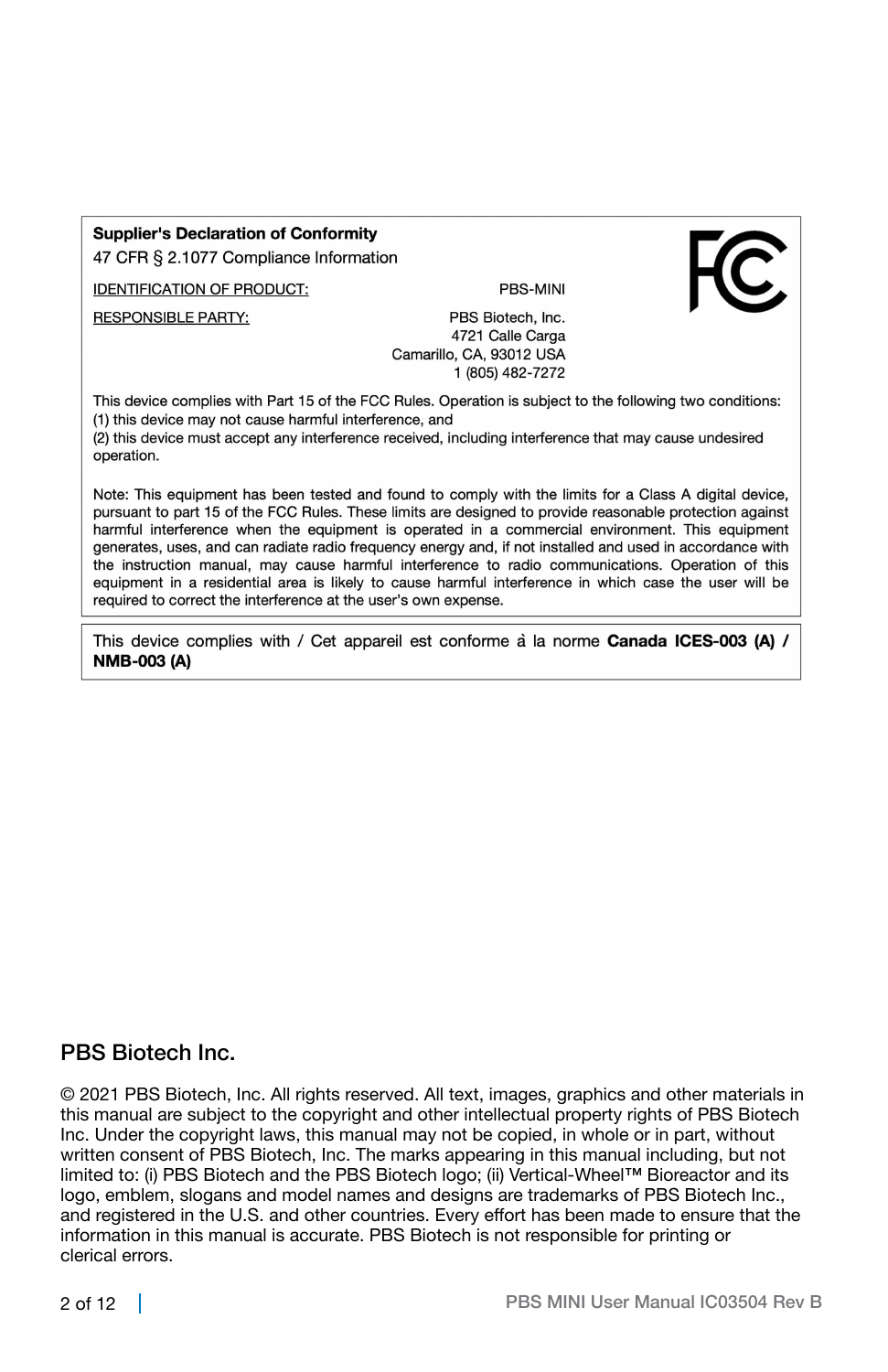### Table of Contents

- 4 Safety
- 5 About the PBS MINI
- 6 PBS MINI at a Glance
- 8 Technical Highlights for PBS MINI
- 9 Installing the PBS MINI
- 10 Removing a Sample from the PBS MINI
- 10 Maintenance and Cleaning
- 11 Troubleshooting the PBS MINI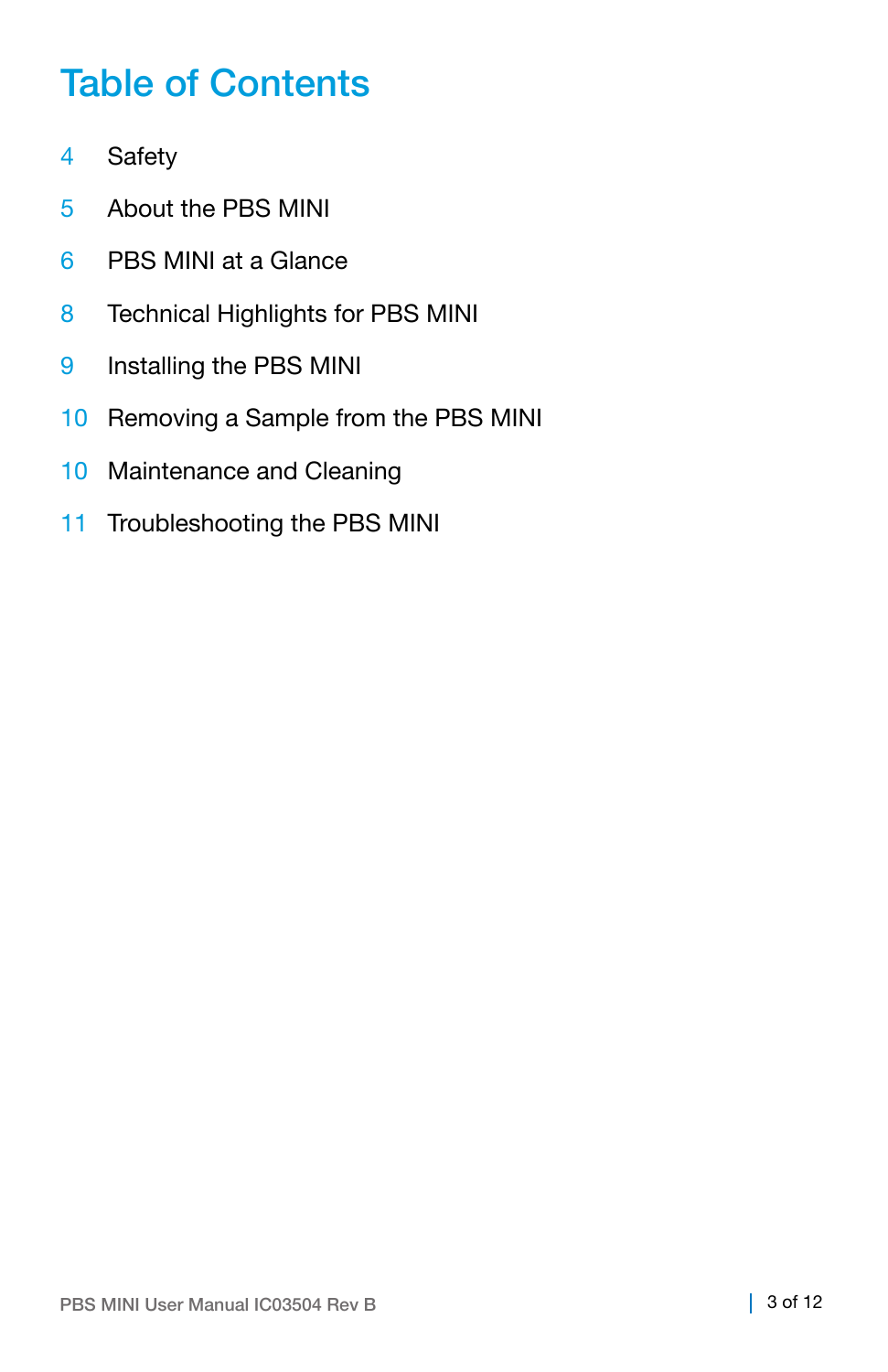# Safety

| If any PBS Biotech equipment is used in a manner not<br>specified by PBS Biotech, the protection provided by the<br>equipment may be impaired.                                                                                                                                                                                                                                           |
|------------------------------------------------------------------------------------------------------------------------------------------------------------------------------------------------------------------------------------------------------------------------------------------------------------------------------------------------------------------------------------------|
| The power cord is the main electrical disconnect for the<br>unit. To remove power from the unit, unplug the power<br>cord. Do not position the unit in such a way that it is difficult<br>to unplug the power cord.                                                                                                                                                                      |
| To avoid damage or injury, only use power supplies and<br>accessories provided by PBS Biotech. Only use vessels<br>manufactured by PBS Biotech for the specific model of<br>your bioreactor.                                                                                                                                                                                             |
| Do not use the equipment in hazardous atmospheres or<br>with hazardous materials for which the equipment is not<br>designed.                                                                                                                                                                                                                                                             |
| Biological substances such as viruses, cells, and sera,<br>have the potential to transmit infectious diseases. If<br>biohazardous materials are used with this device, follow<br>all applicable local, state/provincial, and/or national<br>regulations, including identification of samples with the<br>biohazard symbol. Wear appropriate protective eyewear,<br>clothing, and gloves. |
| If the equipment has been used in a biohazardous<br>environment, it must be decontaminated according to<br>all applicable local, state/provincial, and/or national<br>regulations prior to any shipment or disposal.                                                                                                                                                                     |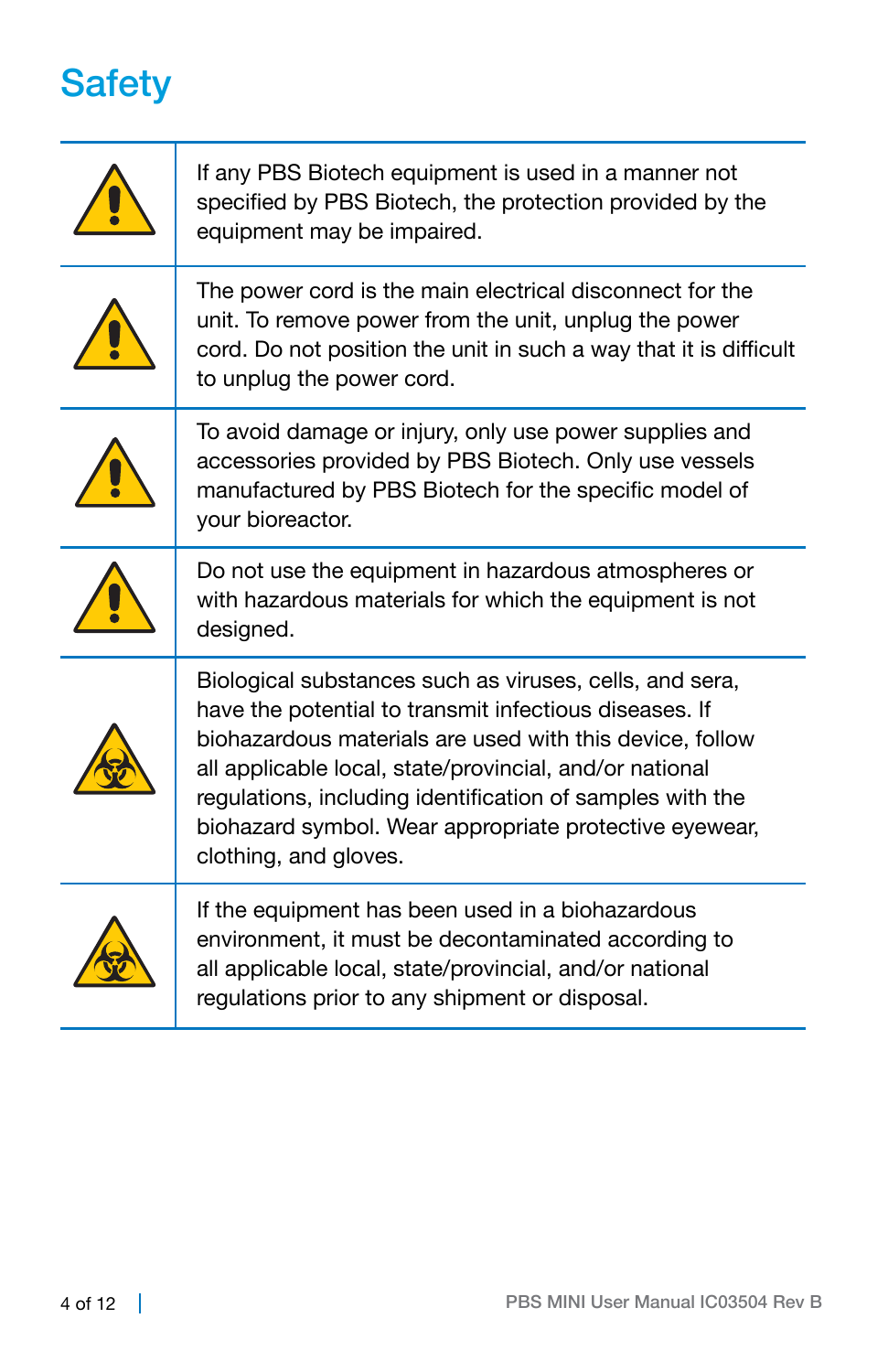### About the PBS MINI

The PBS MINI Bioreactor System is a single-use cell culturing device, intended primarily for culture of mammalian cells in therapeutic protein, vaccine, gene therapy, and cell therapy applications. This system consists of a MINI Single-Use Vessel with the patented Vertical-Wheel™ Impeller and a non-disposable MINI Universal Base Unit that holds the vessel. The Base Unit can accommodate either a PBS 0.1 Single-Use Vessel or a PBS 0.5 Single-Use Vessel.

The MINI Bioreactor Base Unit is comprised of a stainless steel chassis and base, with an injection-molded plastic enclosure. The entire Base Unit is environmentally sealed for use in up to 100% humidity (condensing) conditions and is constructed to be cleanable with 70% isopropyl alcohol, or equivalent. The Base Unit may be powered by an AC power source at 100-120 VAC or 200-240 VAC using the included power adapter.

The PBS 0.1 and PBS 0.5 Single-Use Vessels are primarily constructed from injection-molded polycarbonate and are sterilized by gamma radiation to be ready-for-use by the customer. All product-contact surfaces in the Single-Use Vessels consist of components certified to be Animal-Derived Component Free (ADCF) and compliant to USP Class VI, ISO 10993, or equivalent.

The agitation rate in the Single-Use Vessel is controlled by the speed adjust dial on the MINI Bioreactor Base Unit and is displayed on the digital speed display next to the dial. To regulate temperature, pH, and dissolved oxygen (DO) levels in the culture, the system must be placed in a warm room or an incubator with appropriate temperature and gas controls.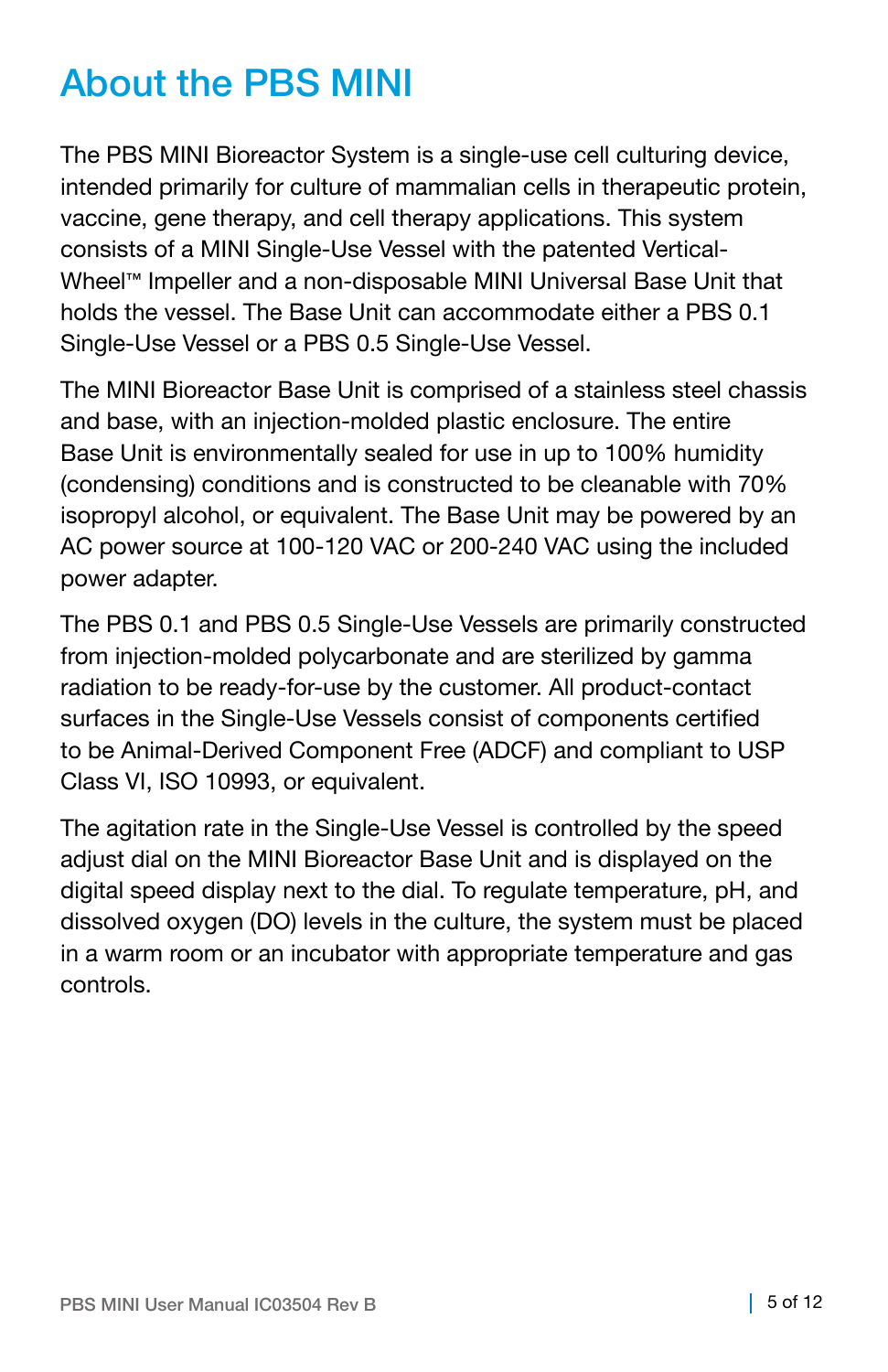### PBS MINI at a Glance



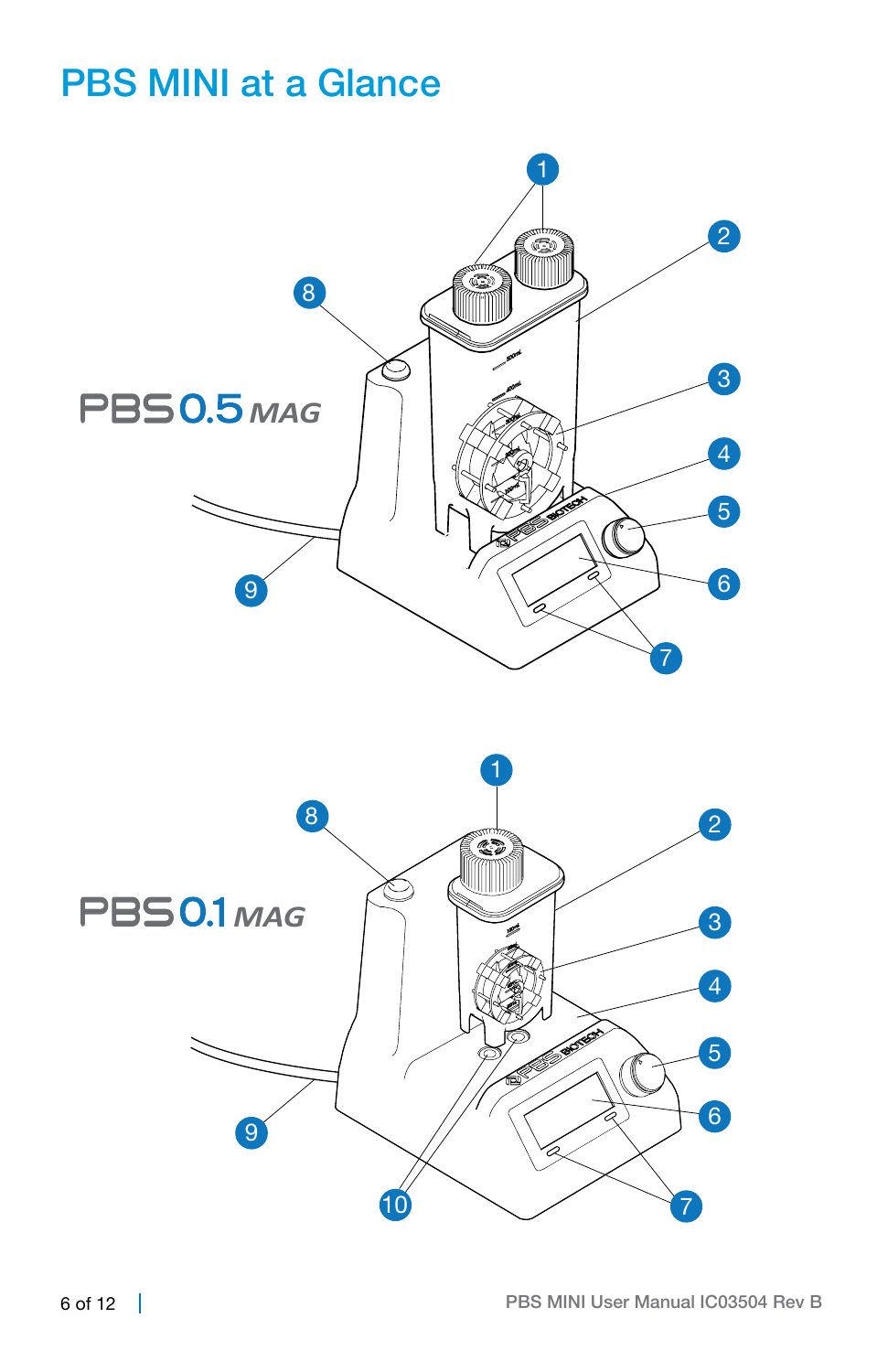#### **Vent Cap(s)** 1

Contains a 0.22 micron sterilizing-grade filter membrane for gas exchange. Can be removed from the Single-Use Vessel for liquid handling.

#### **PBS Single-Use Vessels (0.1 L or 0.5 L)** 2

Contains and mixes up to 100 mL or 500 mL of cell culture at a controlled speed with the integrated Vertical-Wheel™ Impeller.

### **Vertical-Wheel™ Impeller** 3

Rotates vertically inside the Single-Use Vessel to facilitate efficient mixing, in combination with the unique shape of the bioreactor vessel.

#### **Universal Base Unit** 4

Provides agitation power and illumination to either Single-Use Vessel size.

#### **S** Speed Adjust Dial

Allows variable control of the Vertical-Wheel™ Impeller's rotation, with rated speed from 5 to 100 RPM. Turns impeller rotation on/ off, as indicated by a click sensation and sound.

#### **Digital Speed Display** 6

Indicates the speed set point (to the nearest RPM) selected by the dial.

#### **SEL & RST Buttons** 7

Reserved for factory setup and programming. No effect on function of PBS MINI.

#### **LED Light Power Button** 8

Turns the LED lights on or off.

#### **External DC Power Cord**  9

Supplies power to the Base Unit from an A/C power source. The power supply on the cord should be kept outside of the incubator by running the thin DC extension cable through the incubator door seal.

#### **White LED Lights** 10

Offer enhanced visualization of microcarrier suspension and cell culture in the Single-Use Vessel. (Not pictured on the PBS 0.5 MINI; located underneath the vessel).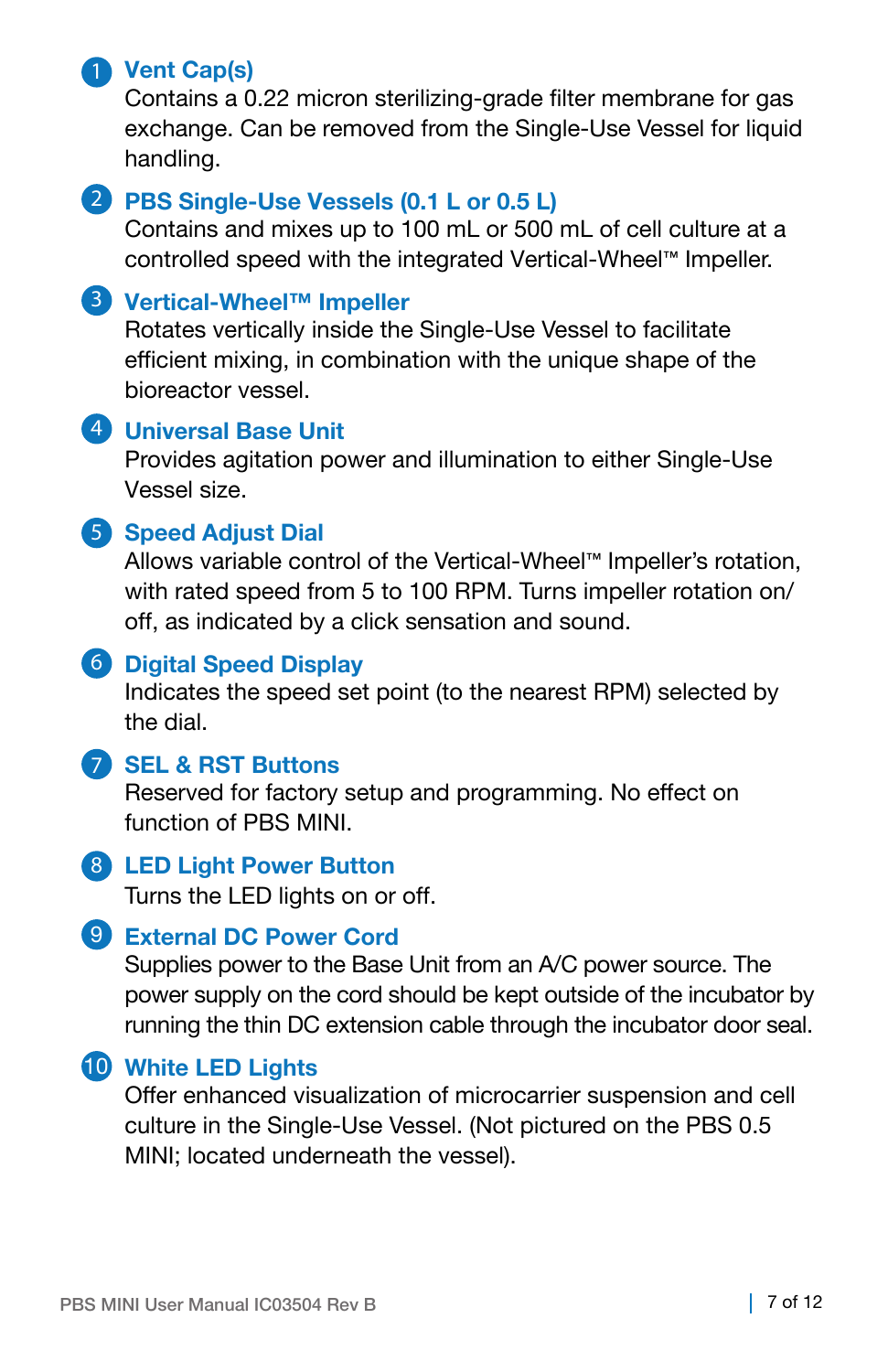# Technical Highlights for PBS MINI

| <b>FEATURES</b>                                                                                        | <b>PBS 0.1 MAG</b>                                                                                                           | PBS 0.5 MAG                                                                  |  |
|--------------------------------------------------------------------------------------------------------|------------------------------------------------------------------------------------------------------------------------------|------------------------------------------------------------------------------|--|
| <b>Universal Base Unit</b>                                                                             |                                                                                                                              |                                                                              |  |
| Size:<br>• Width<br>$\cdot$ Depth<br>• Height<br>• Weight                                              | 5.3 in (13.5 cm)<br>7.3 in (18.5 cm)<br>6.1 in (15.5 cm)<br>2.8 lb (1.3 kg)                                                  |                                                                              |  |
| Vertical-Wheel <sup>™</sup> agitation:<br>• Mechanism<br>• Speed range<br>· Speed control<br>• Display | Magnetic coupling<br>5-100 RPM<br>Speed Adjust Dial controls on/off and agitation rate<br>Digital display of agitation (RPM) |                                                                              |  |
| Operational ranges:<br>• Temperature<br>• Humidity<br>· Altitude<br>• Environment                      | 16 °C to 40 °C<br>5% to 100% (condensing)<br>Up to 2,000 m<br>Indoor use, pollution degree 2                                 |                                                                              |  |
| Electrical:<br>• Power supply<br>• Base unit                                                           | lnput: 1 A MAX, 100 - 240 V~, 50 - 60 Hz, Cl. II<br>Output: 1.5 A, 24 Vdc (LPS)<br>Input: 24 Vdc === 120 mA                  |                                                                              |  |
| Safety and regulatory                                                                                  | NRTL, CE                                                                                                                     |                                                                              |  |
| Construction                                                                                           | Stainless steel chassis & base, injection-molded plastic<br>enclosure, environmentally sealed components                     |                                                                              |  |
| Illumination of vessel                                                                                 | Two embedded white LEDs                                                                                                      |                                                                              |  |
| <b>Single-Use Vessel</b>                                                                               |                                                                                                                              |                                                                              |  |
| Size:<br>• Width<br>• Depth<br>• Height<br>• Height (vessel on base)                                   | 2.5 in (6.4 cm)<br>1.8 in (4.6 cm)<br>5.0 in (12.8 cm)<br>8.0 in (20.2 cm)                                                   | 4.0 in (10.2 cm)<br>2.4 in (6.2 cm)<br>8.0 in (20.2 cm)<br>10.1 in (25.6 cm) |  |
| Working volume range:<br>• For liquid mixing<br>• For cell culture                                     | 20 - 100 mL<br>$60 - 100$ mL                                                                                                 | $100 - 500$ mL<br>$300 - 500$ mL                                             |  |
| Number of ports                                                                                        | 1                                                                                                                            | $\overline{2}$                                                               |  |
| Gassing                                                                                                | Diffusion through 0.22 micron filter on vent cap                                                                             |                                                                              |  |
| Liquid transfer                                                                                        | Port with screw-on vent cap                                                                                                  |                                                                              |  |
| Product contact materials                                                                              | Meet requirements for USP Class VI Testing for Plastics<br><88> and/or ISO 10993                                             |                                                                              |  |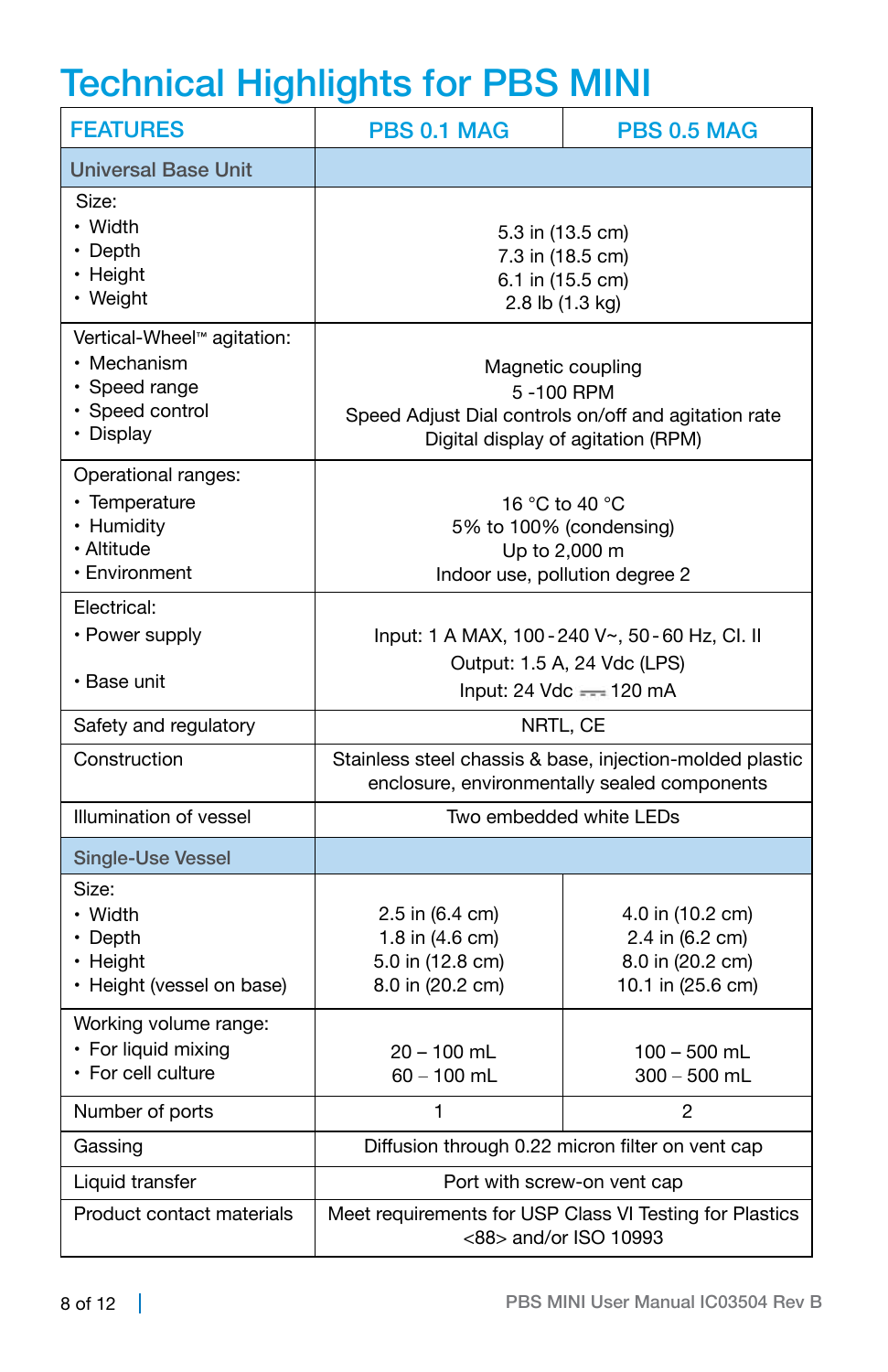## Installing the PBS MINI

- 1. Place a PBS MINI Bioreactor Base Unit in an incubator or in a warm room and route the extension cable to a convenient location.
- 2. Make the connection between the extension cable and power supply outside of the incubator. Plug the power supply in to an electrical outlet.
- 3. Add cell culture medium or other applicable solution into a PBS 0.1 or PBS 0.5 Single-Use Vessel by removing the Vent Cap. Perform this operation in a biosafety cabinet or other controlled environment to maintain sterility in the Single-Use Vessel.
- 4. Confirm the Speed Adjust Dial on the Base Unit is set to 0 RPM.



5. Install the Single-Use Vessel in the Base Unit by matching the back of the Vessel with the dovetail groove on the Base Unit and sliding it down the groove. Note that there will be a sizeable vertical gap between the bottom of the PBS 0.1 Single-Use Vessel and the Base Unit even when it is installed properly.



- 6. Turn the Speed Adjust Dial to set the agitation rate in the Vessel to desired speed.
- 7. Turn on the LED lights to visualize the Vertical-Wheel™ Impeller rotation, as needed. The LEDs should be turned off whenever possible when working with a light-sensitive process.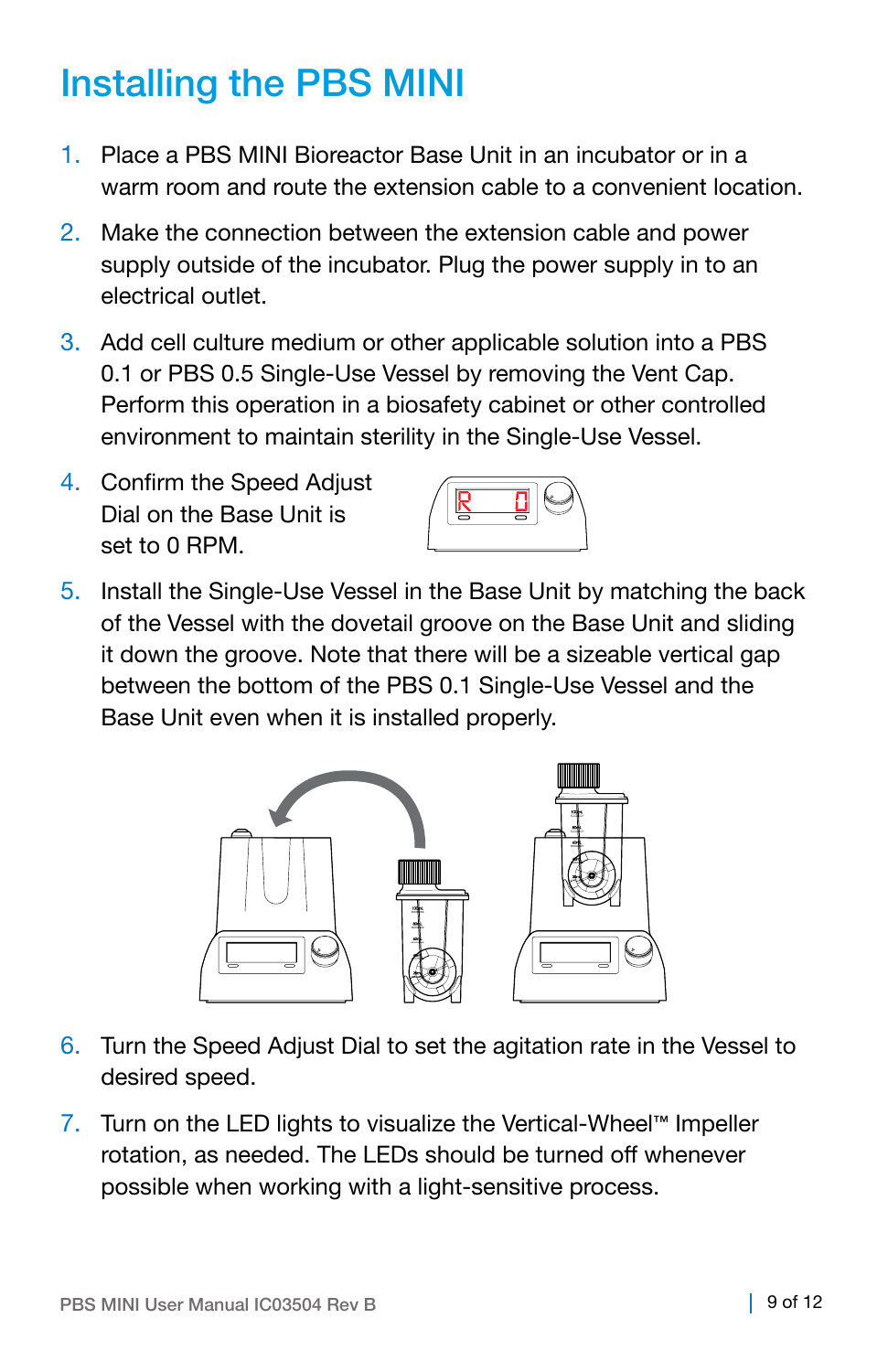### Removing a Sample from the PBS MINI



- To keep the cells evenly mixed during sampling, a Base Unit should be used in the biosafety cabinet to control agitation rate.
- To remove sample from the very bottom of the vessel, the Vertical-Wheel™ Impeller must be rotated so the vanes are at the top and bottom of the wheel, as illustrated.

### Maintenance and Cleaning

- The only required maintenance is to regularly clean the Base Unit with a solution of 70% isopropyl alcohol, or equivalent.
- The Base Unit has no user-serviceable parts. Do not attempt to disassemble the Base Unit.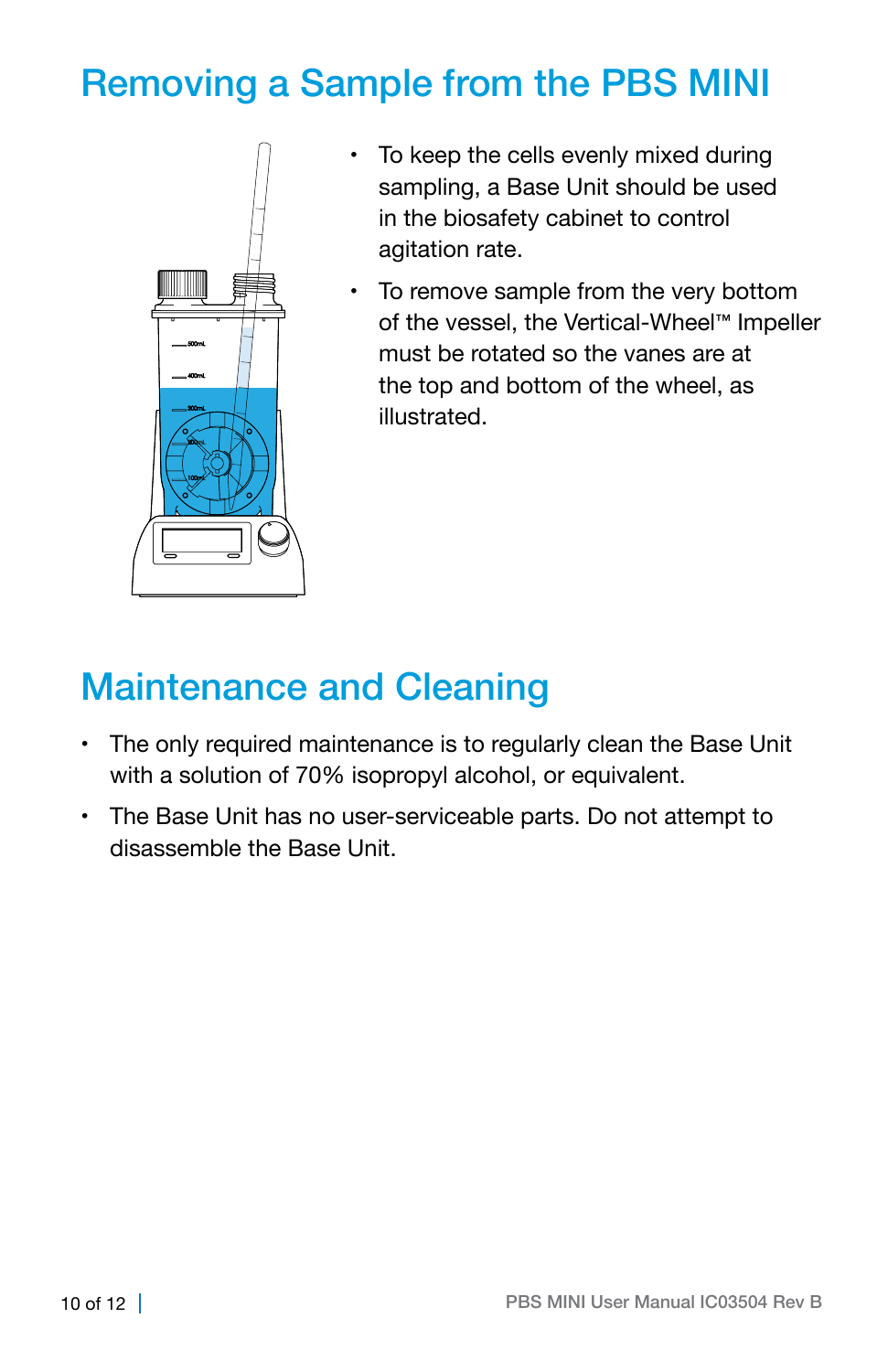### Troubleshooting the PBS MINI

### Issue with Powering Up

- 1. Verify that the Base Unit is plugged into a functional electrical outlet. Unplug the Base Unit from the outlet and re-plug it into the outlet.
- 2. If you are using a power strip or a surge protector, verify that its switch is also turned on.
- 3. Verify the cable on the external power supply is securely connected.

### Issues with Agitation

Note: The display gets updates from the motor several times per revolution. This may result in the displayed rotational speed oscillating between a few RPM.

- 1. Verify that the Base Unit is powered up properly.
- 2. Verify that the Single-Use Vessel sits all the way down in the Base Unit to ensure proper magnetic coupling.
- 3. Verify that the Speed Adjust Dial is not in the off position.
- 4. Visually determine any faults in the Vertical-Wheel™ Impeller:
	- Is there any visible damage to the impeller?
	- Does the impeller rotate smoothly in its bearings?

#### Issues with LED Lights

- 1. Verify that the Base Unit is powered up properly.
- 2. Push down firmly on the LED Light Power Button.